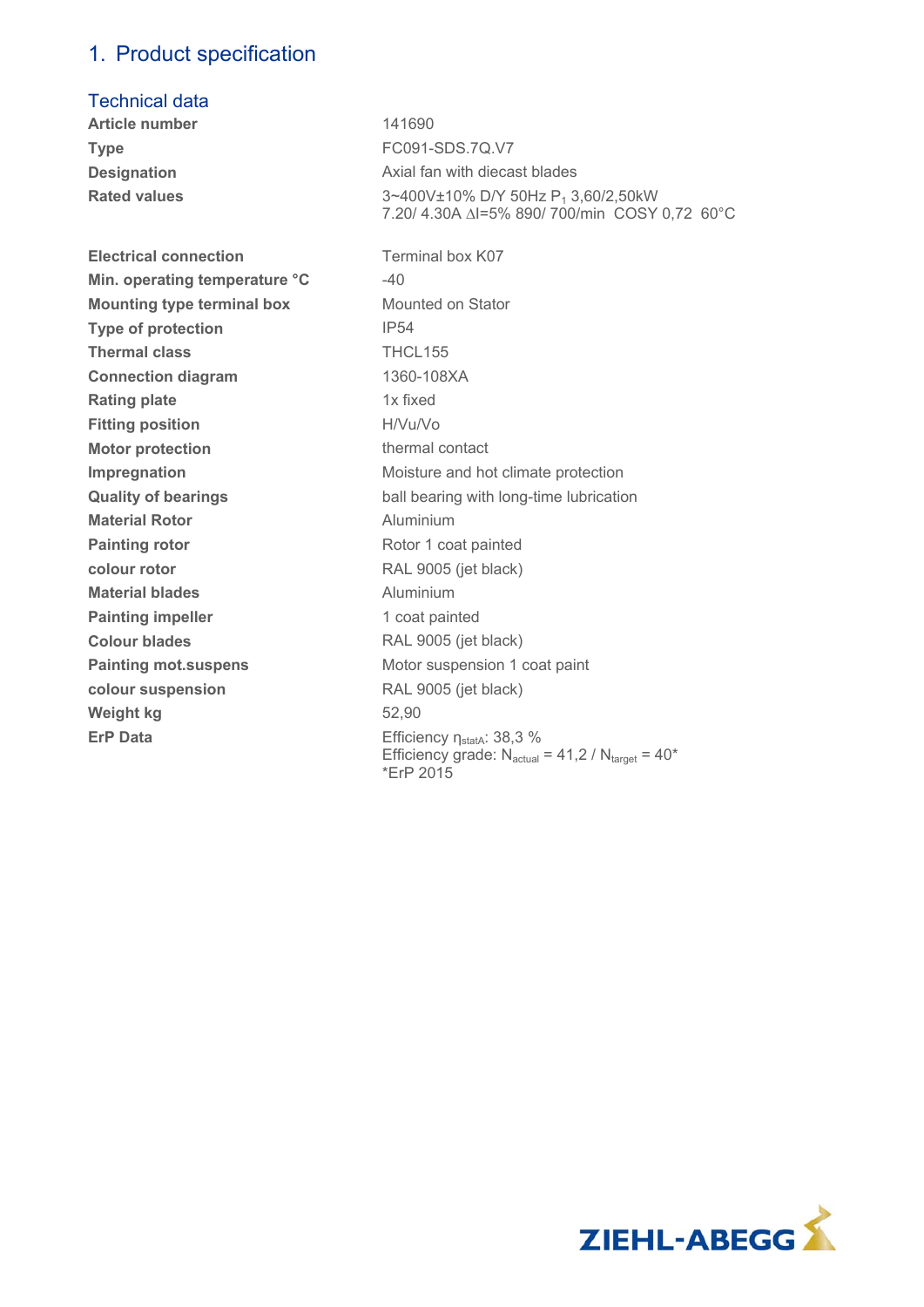## 2. Characteristic curve



www.ziehl-abegg.com ErstellsQQQXXXYYYdate Movement by Perfection | Bewegung durch Perfektion

Release Date: 08.02.2013



© ZIEHL-ABEGG SE

TPL\_PG\_Datenblatt-V6-10 Technical changes reserved All rights reserved. Confidential and proprietary document, not to be disclosed or used except in accordance with applicable agreements. No disclosure to third parties, if not expressively agreed by ZA SE.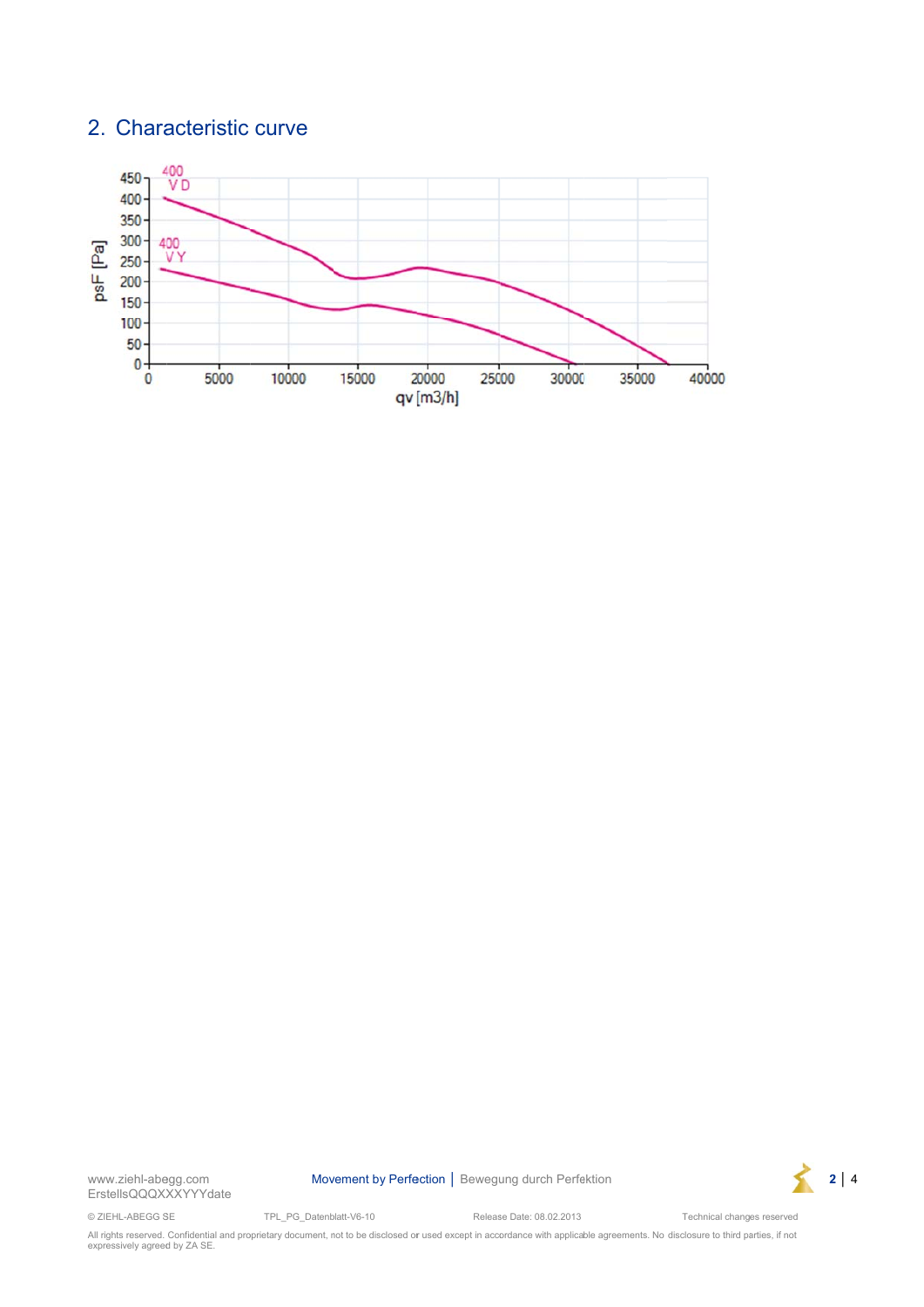# 3. Drawing



#### Dimensions in mm

Shown drawing is just to show the dimensions of the fan.

ErstellsQQQXXXYYYdate

www.ziehl-abegg.com Movement by Perfection │ Bewegung durch Perfektion **3** │ 4



© ZIEHL-ABEGG SE TPL\_PG\_Datenblatt-V6-10 Release Date: 08.02.2013 Technical changes reserved

All rights reserved. Confidential and proprietary document, not to be disclosed or used except in accordance with applicable agreements. No disclosure to third parties, if not expressively agreed by ZA SE.